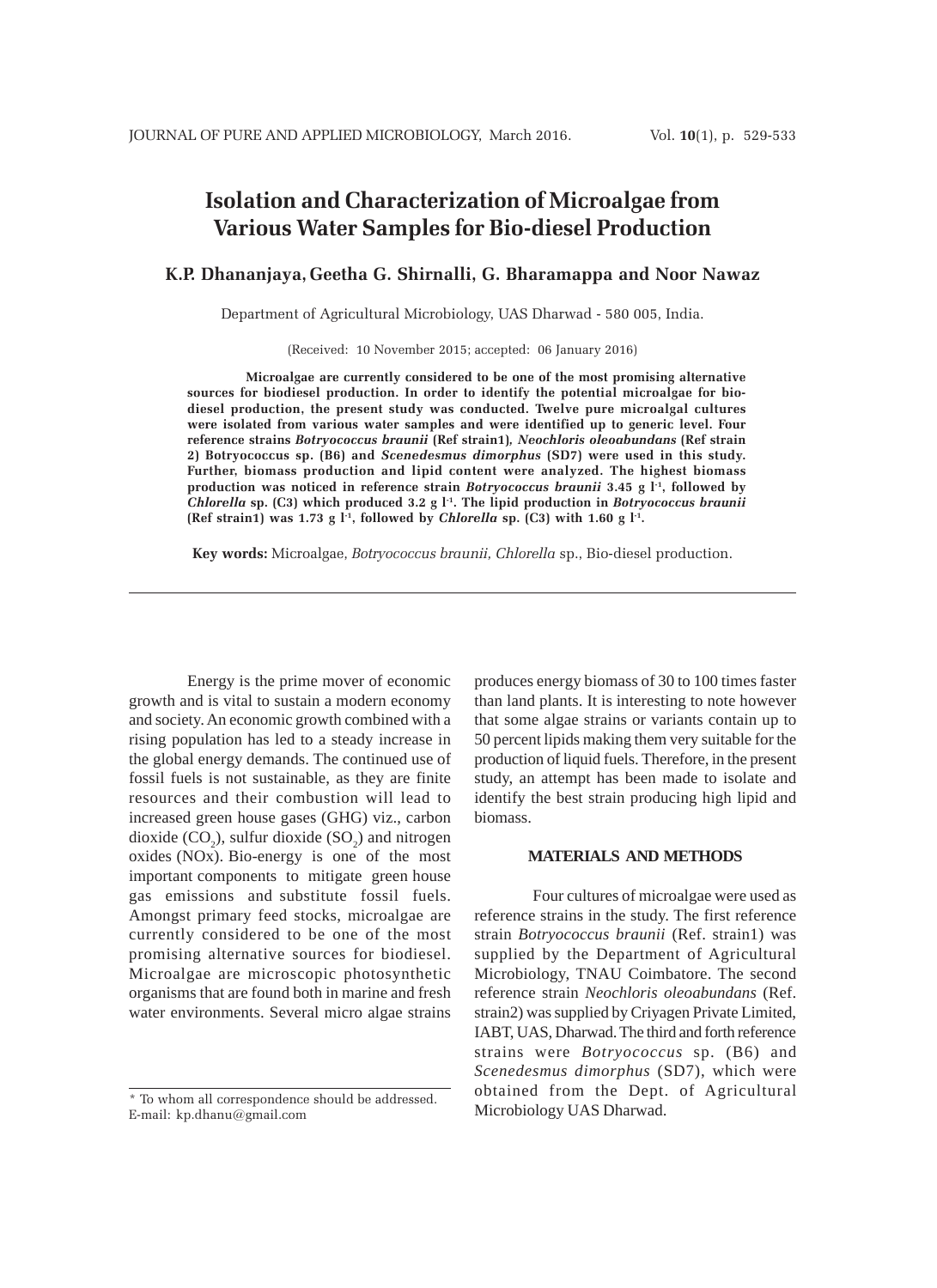#### 530 DHANANJAYA et al.: STUDY OF MICROALGAE FROM VARIOUS WATER SAMPLES

The individual samples (Table 1) of 10 ml were inoculated to 90 ml BG11 medium for enrichment. The cultures were observed under a microscope by wet mount. The single cell was picked up by using a Pasteur pipette and transferred to fresh BG11 medium and incubated in a growth chamber (3000 lux) for three weeks. Microscopic observations were carried out weekly to get pure cultures. The purified microalgal cultures were maintained in conical flask containing BG11 media for future study.

Identification was performed by microscopic observation. Identification characters were followed as per the descriptions<sup>8</sup>.

The isolated cultures of microalgae were stained with nile red and observed under the fluorescent microscope. The micro algae containing high lipid in their cell showed pinkish to red fluorescence (Plate 1).

The obtained isolates were separately grown in BG11 medium in 250 ml conical flask. These isolates were incubated in growth under growth chamber with artificial light (3000 Lux) for three weeks. Biomass, chlorophyll content, and lipid were estimated for each isolate separately.

The culture was filtered in a dried and pre-weighed Whatman Filter Paper No.1 and dried in an oven at 60°C until constant weight was obtained. The biomass yield was calculated in terms of g  $L^{-1}$  13.

Total chlorophyll was estimated by homogenizing a known volume of culture and centrifuged at 8000 rpm for 10 minutes. The pellet was treated with 10 ml of 95 per cent methanol, shook well and incubated at 60°C in water bath for 30 minutes. The supernatant was centrifuged and the absorbance was measured in the wave length of 652.4 and 665.2 nm in spectrophotometer model using 95 per cent of methanol as a blank $11$ .

The lipid extraction was done by using chloroform/methanol (2:1) and estimated gravimetrically<sup>10</sup>.

### **RESULTS AND DISCUSSION**

Twelve pure microalgae cultures obtained (Table 1) were identified up to generic level by referring the keys<sup>8</sup>. *Botryococcus braunii* were isoliated from the water sample collected from Brar Shola Falls at Kodaikanal<sup>4</sup>. The green colonical

J PURE APPL MICROBIO*,* **10**(1), MARCH 2016.

hydrocarbon rich unicellular microalgae *Botryococcus braunii* was obtained in the brackish water, fresh water and ponds<sup>1,15</sup>. The green microalgae strain such as *Scenedesmus acutus* and *Quadrigula subsala* were isolated from the natural water samples collected from Thailand<sup>12</sup>. This indicates that green microalgae are ubiquitous in nature.

The confirmation of the microalgal isolates for lipid production was performed by using Nile red stain. The nile red is a red phenoxazine dye which is used to screen the lipid producing microalgae. The isolated cultures of microalgae were stained with nile red and observed under the fluorescent microscope. The micro algae which are containing high lipid in their cell showed pinkish to red fluorescence (Plate 1). Nile Red (9 diethylamino-5 H-benzo (α) phenoxazine-5-one) used to determine the neutral lipid in microalgal cells<sup>3</sup>. There is a increase in fluorescence of lipid accumulating algal cells was due to the increased synthesis of neutral lipid<sup>7</sup>. The dye has been used for the detection of intracellular lipid droplets using fluorescent microscope<sup>7</sup>.

Such red fluorescence was observed in four reference cultures *Botryococcus braunii* , *Neochloris oleoabundans, Scenedesmus dimorphus* and *Botryococcus* sp. The intense fluorescence was observed among the twelve local isolates also. But, *Chlorella* sp. (C3) showed more intense fluorescence (Plate 1). The Nile Red staining assay was a rapid method for the determination of the lipid in the green algae *Botryococcus braunii* and was as good as the gravimetric method commonly used for lipid determination $10$ . Lyophilized *Chlorella vulgaris* culture and found that the lipid content was linearly correlated to relative intensity of fluorescence<sup>7</sup>. The modified technique of using the solvent Dimethyl Sulfoxide (DMSO) was used for rapid screening of naturally occurring algal strains<sup>2</sup>. In another study, Nile red assay was performed to screen the *Nannochloropsis* sp. and found that the cells grown under nitrogen deficient conditions exhibited 6-7 times more fluorescence than the cells grown under nitrogen rich condition<sup>5</sup>.

The growth of the isolates was measured in terms of biomass production, estimation of chlorophyll and lipid production from microalgae comparing with reference strains.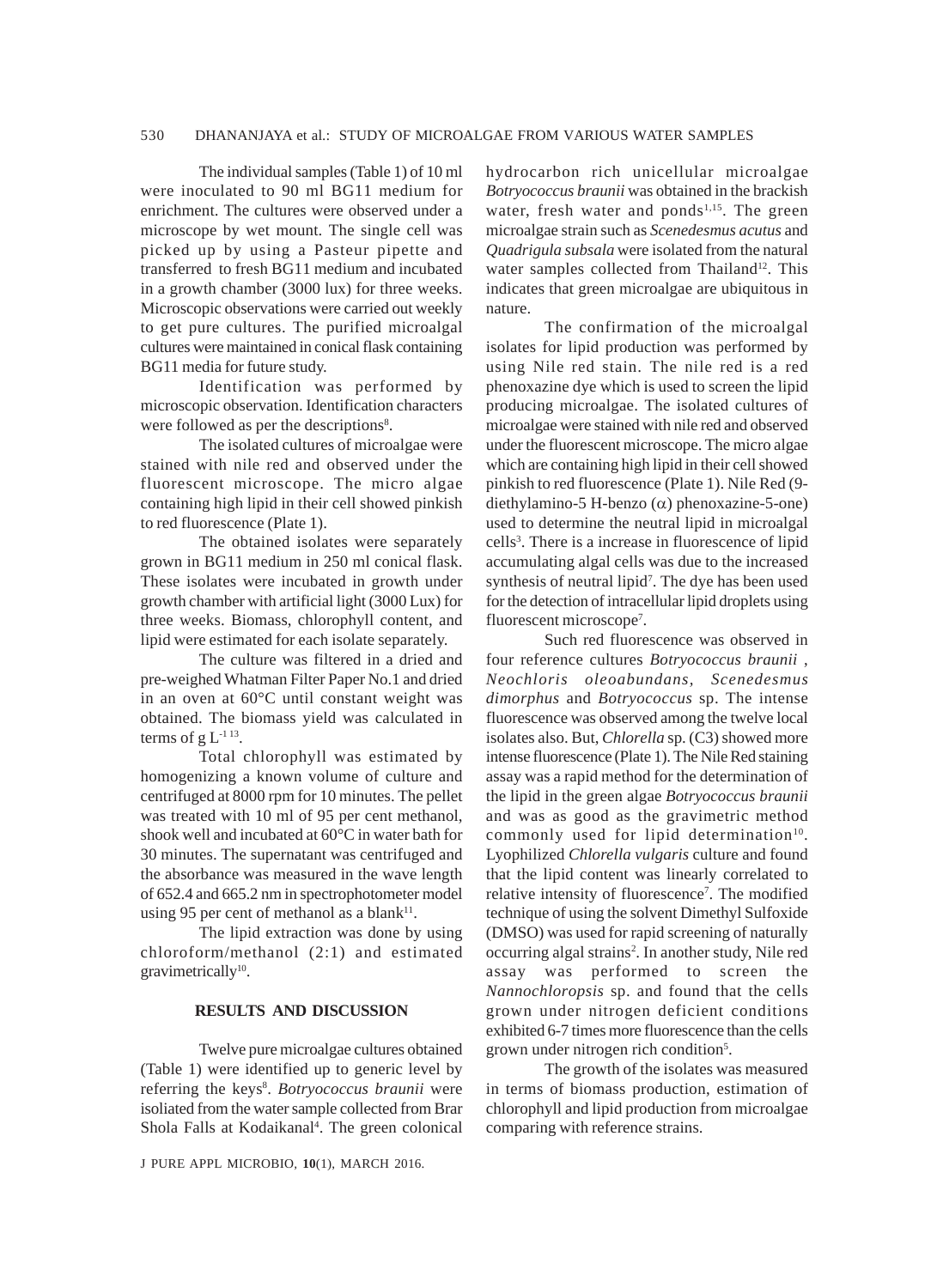From the Table 2, significantly the highest biomass production was noticed in reference strain *Botryococcus braunii* (Ref strain1) 3.45 g l<sup>-1</sup>, followed by the next significantly superior microalgae *Chlorella* sp. (C3), which produced 3.2  $g \,$ 1<sup>-1</sup> of biomass. The biomass obtained from



**Botryococcus braunii (Ref strain1** 

*Botryococcus braunii* (CFTRI-Bb1) was 0.78 g l-1 [4]. The biomass estimation in other algae like *Oedogonium* sp. and *Spirogyra* sp. were 3.5 g l-1 and 3.8 g 1<sup>-1</sup>, respectively<sup>8</sup>. Chlorella sp. (C3) isolated from Gokarna sea water was efficient biomass producers as compared with reference



**Neochloris oleoabundens (Ref strian2)** 



**Botryococcus spp. (B6)** 



**Scenedesmus dimorphus (S7)** 



Chlorella spp. (C3)

Plate 1. Confirmation of lipid producing microalgae from nile red staining

J PURE APPL MICROBIO*,* **10**(1), MARCH 2016.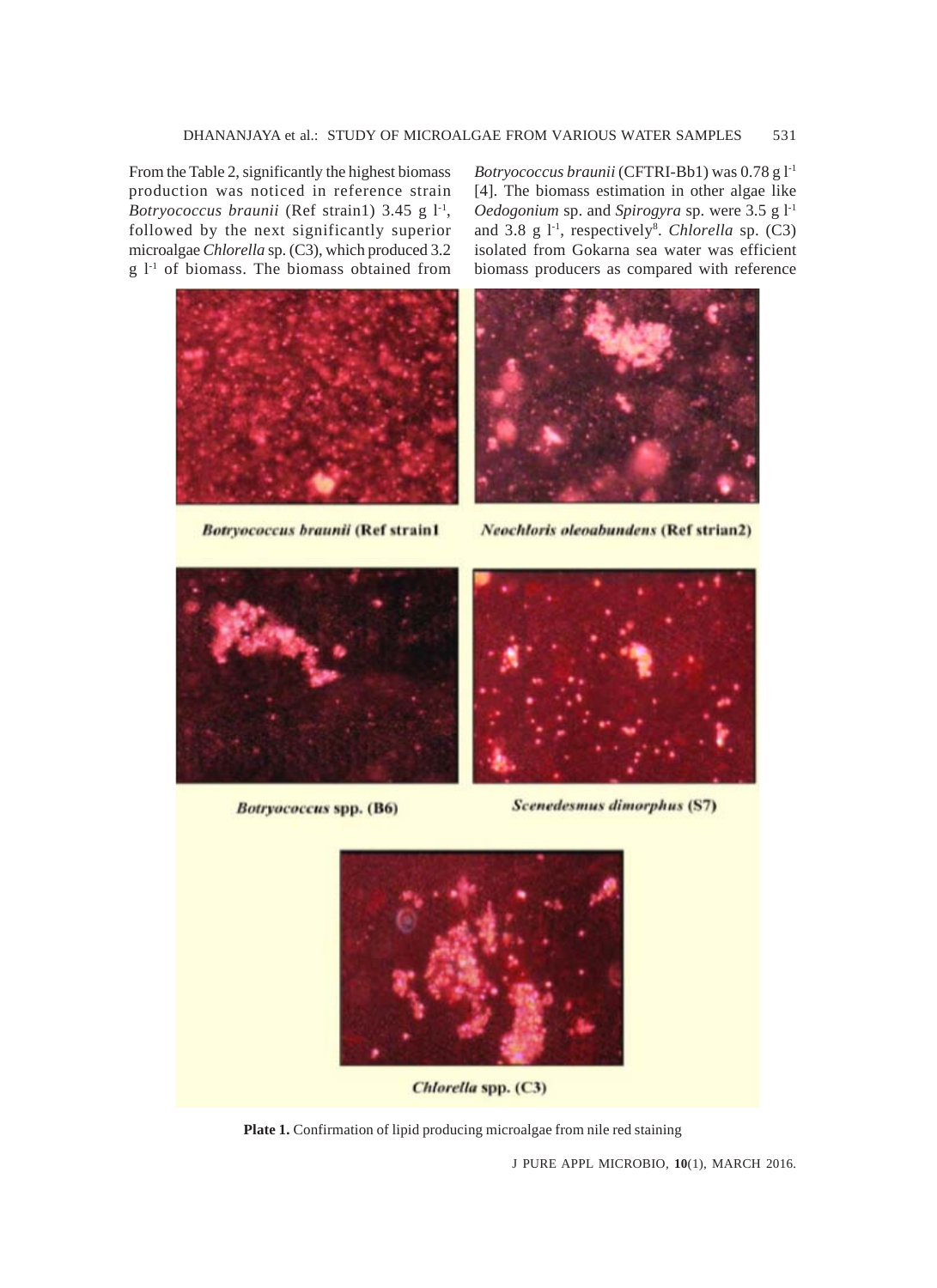strains *Neochloris oleoabundans* (ref strain2), *Scenedesmus dimorphus* (SD7) and *Botryococcus* sp. (B6) which produced biomass of  $2.2 g1<sup>1</sup>$ ,  $2.81 g$  $l<sup>-1</sup>$  and 2.35 g  $l<sup>-1</sup>$ , respectively.

Microalgae *Botryococcus* sp. (B2) was on par with reference strains *Botryococcus* sp. (B6) and *Neochloris oleoabundans* (Ref strain2). The least biomass was produced by *Neochloris* sp. (N1) and *Chlorella* sp. (C5), which produced biomass yield of  $1.12 \text{ g}$   $1^{-1}$ .

From the Table 2, the chlorophyll content recorded was significantly higher in *Botryococcus braunii* (ref strain2) (10.38 ìg ml<sup>-1</sup>), followed by

*Chorella* sp.  $(C3)$   $(8.89 \text{ kg} \text{ ml}^{-1})$ . Local isolate *Chorella* sp. (C3) showed significantly superior to reference strains *Scenedesmus dimorphus* (SD7) and *Botryococcus* sp. (B6), recorded 7.845 ìg ml-1 and 6.52 ìg ml<sup>-1</sup> respectively. Besides it is highly significant over *Neochloris oleoabundans* (ref strain2) which recorded 4.49  $\text{kg}$  ml<sup>-1</sup>. The increase in the chlorophyll content from  $2$  ìg  $L<sup>-1</sup>$  to  $10$  ìg  $L<sup>-1</sup>$ was observed when the biomass production was increased (Daynanda *et al*., 2007), which shows that the correlation exists between biomass and chlorophyll.

There was no significant difference

| S.<br>No. | Source of sample               | Code           | Tentative identification<br>of the Microalgae |
|-----------|--------------------------------|----------------|-----------------------------------------------|
| 1.        | Mundagod lake (Karvar Dt.)     | <b>B2</b>      | <i>Botryococcus</i> sp.                       |
| 2.        | Saligaav lake (Karvar Dt.)     | C1             | Chlorella sp.                                 |
| 3.        | Kator lake (Karvar Dt.)        | C4             | Chlorella sp.                                 |
| 4.        | Dasanakoppa lake (Karvar Dt.)  | C <sub>5</sub> | Chlorella sp.                                 |
| 5.        | Niralagi lake (Karvar Dt.)     | B1             | Botryococcus sp.                              |
|           |                                | N1             | Neochloris sp.                                |
| 6.        | Gokarna sea water (Karvar Dt.) | C <sub>3</sub> | Chlorella sp.                                 |
|           |                                | N <sub>2</sub> | <i>Neochloris</i> sp.                         |
| 7.        | Ranebennur lake (Haveri Dt.)   | C <sub>2</sub> | Chlorella sp.                                 |
| 8.        | Nukapur lake (Haveri Dt.)      | S2             | Scenedesmus sp.                               |
| 9.        | Shingavi lake (Haveri Dt.)     | S1             | Scenedesmus sp.                               |
| 10.       | Sorab gaddi (Shimoga Dt.)      | N <sub>3</sub> | <i>Neochloris</i> sp.                         |

**Table 1.** Microalgae isolated from various water samples

|  | <b>Table 2.</b> Screening of the microalgal strains for biomass (g $1^{-1}$ ), chlorophyll ( $\mu$ g ml <sup>-1</sup> ) and lipid (g $1^{-1}$ ) production |  |  |  |
|--|------------------------------------------------------------------------------------------------------------------------------------------------------------|--|--|--|
|  |                                                                                                                                                            |  |  |  |

| S. No. | Isolates                                      | Biomass $(g l^{-1})$ | Total Chlorophyll $(\mu g \text{ ml}^{-1})$ | Lipid $(g l^{-1})$   |
|--------|-----------------------------------------------|----------------------|---------------------------------------------|----------------------|
| 1.     | <i>Botryococcus braunii</i> (Ref. strain1)    | $3.45^{\circ}$       | $10.38^{\circ}$                             | $1.73^{\circ}$       |
| 2.     | <i>Neochloris oleoabundans</i> (Ref. strain2) | 2.20 <sup>d</sup>    | $4.49$ <sup>fg</sup>                        | 1.09 <sup>cd</sup>   |
| 3.     | <i>Botryococcus</i> sp. (B6)                  | 2.35 <sup>d</sup>    | 6.52 <sup>d</sup>                           | 1.17 <sup>c</sup>    |
| 4.     | Scenedesmus dimorphus (SD7)                   | 2.81 <sup>c</sup>    | 7.85c                                       | 1.41 <sup>b</sup>    |
| 5.     | Scenedesmus sp. (S2)                          | 1.30 <sup>h</sup>    | $2.87$ <sup>ij</sup>                        | $0.65$ <sup>gh</sup> |
| 6.     | Chlorella sp. (C1)                            | 1.61 <sup>g</sup>    | 3.83 <sup>h</sup>                           | $0.81$ <sup>ef</sup> |
| 7.     | Scenedesmus sp. (S1)                          | $1.75$ <sup>fg</sup> | $4.10^{gh}$                                 | 0.87 <sup>ef</sup>   |
| 8.     | <i>Botryococcus</i> sp. (B2)                  | 2.20 <sup>d</sup>    | 4.56 <sup>f</sup>                           | 1.09 <sup>cd</sup>   |
| 9.     | <i>Neochloris</i> sp. (N1)                    | 1.12 <sup>h</sup>    | $2.61^{j}$                                  | 0.58 <sup>h</sup>    |
| 10.    | Chlorella sp. (C3)                            | 3.20 <sup>b</sup>    | 8.89 <sup>b</sup>                           | $1.60^{\circ}$       |
| 11.    | <i>Botryococcus</i> sp. (B1)                  | 1.57 <sup>g</sup>    | $3.26^{\rm i}$                              | $0.78$ <sup>fg</sup> |
| 12.    | <i>Chlorella</i> sp. $(C2)$                   | $2.14$ <sup>de</sup> | 5.37 <sup>e</sup>                           | 1.07 <sup>cd</sup>   |
| 13.    | <i>Neochloris</i> sp.(N2)                     | 1.22 <sup>h</sup>    | $2.65^{\rm j}$                              | $0.64$ <sup>gh</sup> |
| 14.    | Chlorella sp. (C5)                            | 1.12 <sup>h</sup>    | $2.66^{j}$                                  | 0.57 <sup>h</sup>    |
| 15.    | Chlorella sp. (C4)                            | 1.90 <sup>ef</sup>   | $4.23$ <sup>fgh</sup>                       | $0.95^{\text{de}}$   |
| 16.    | <i>Neochloris</i> sp. (N3)                    | $1.81$ <sup>fg</sup> | $4.17$ <sup>fgh</sup>                       | $0.91$ <sup>ef</sup> |
|        | S.Em <sub>±</sub>                             | 0.06                 | 0.10                                        | 0.035                |
|        | $CD$ at $1\%$                                 | 0.24                 | 0.40                                        | 0.15                 |

J PURE APPL MICROBIO*,* **10**(1), MARCH 2016.